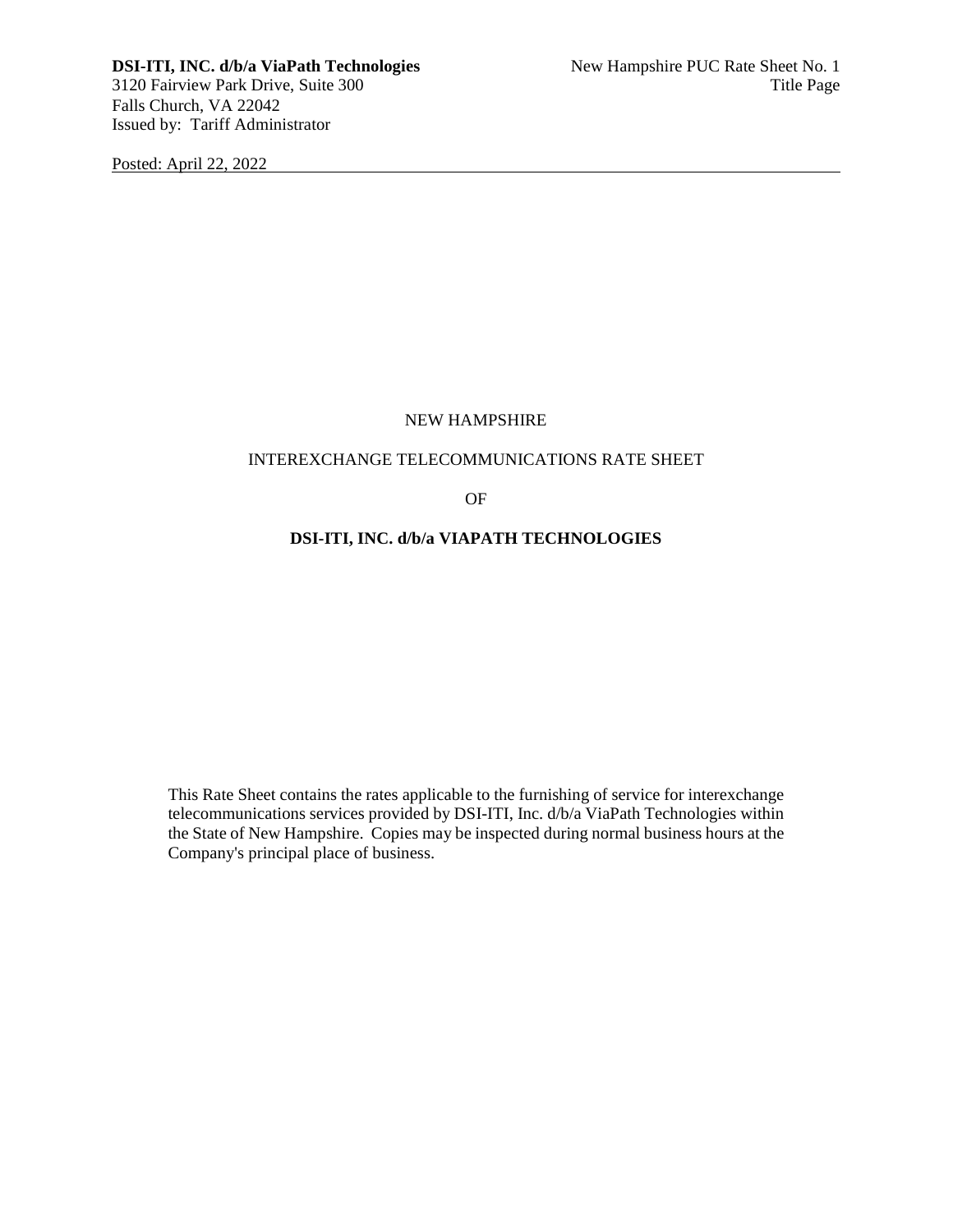Posted: April 22, 2022

# **RATES AND CHARGES**

## **1. DSI Phone System**

# **3.1 Standard Plan**

# **A. Local Calls**

**1.** A per minute usage rate of \$0.29 applies to each local call placed by the End User.

#### **B. IntraLATA / InterLATA Rates and Charges**

The following rates and charges apply to non-local calls placed by inmates of confinement institutions. Service is billed in one (1) minute increments following and initial one (1) minute billing period.

#### **1. IntraLATA / InterLATA Usage Rates**

All Times of Day All Mileage Bands

Rate Per Minute:  $$0.29$